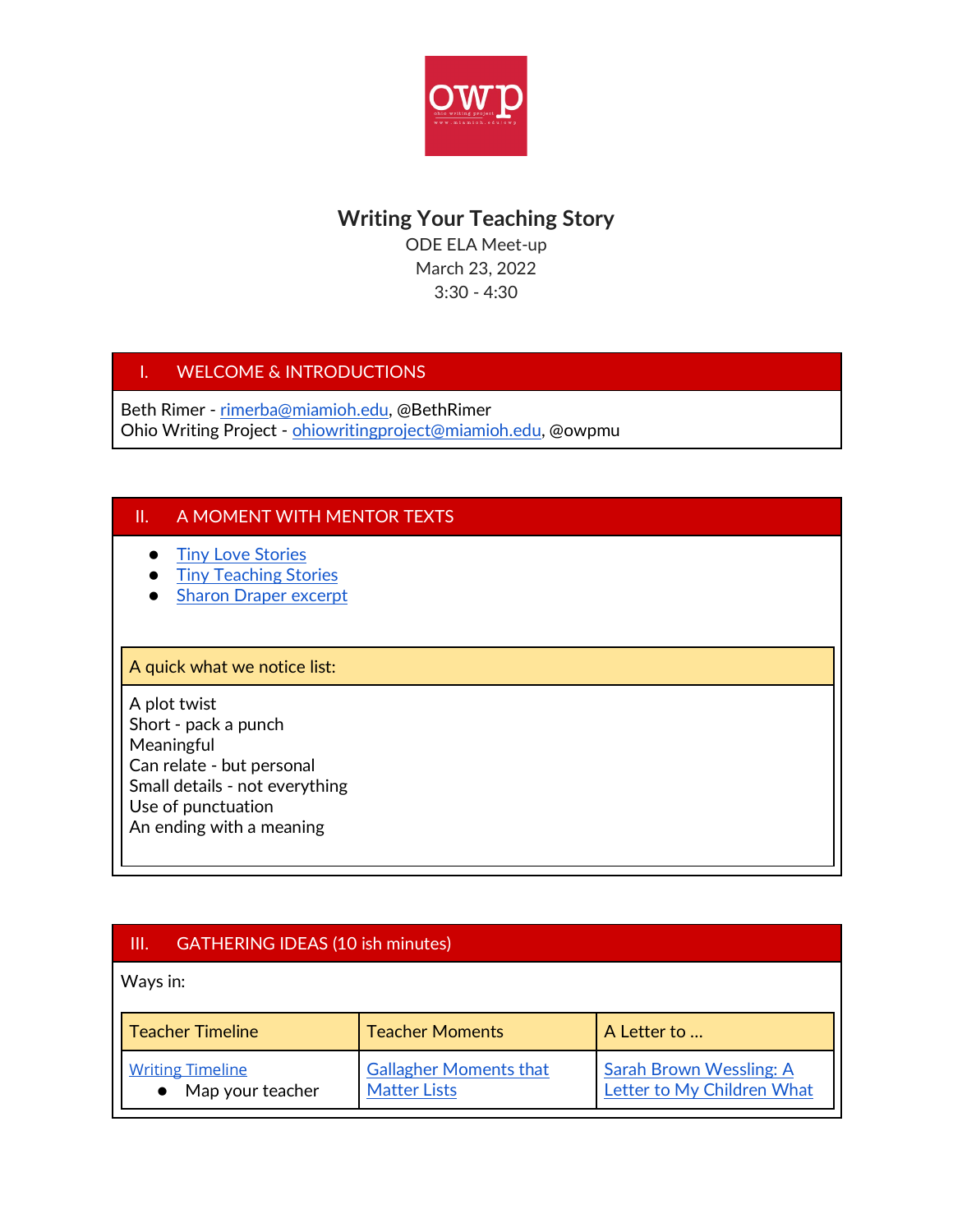| timeline | • Create your own<br>moment list | It Means to Be a Teacher<br>$\bullet$ Take a line and write<br>to it<br>Write what comes to<br>$\bullet$<br>mind<br>Write your own letter<br>$\bullet$ |  |
|----------|----------------------------------|--------------------------------------------------------------------------------------------------------------------------------------------------------|--|
|          |                                  | (Inspired by Linda Rief's<br>Quickwrite prompts)                                                                                                       |  |
|          |                                  |                                                                                                                                                        |  |

## IV. WRITING TIME - 10 min

Go forth and write!

### V. REVISION MOMENT - 5 min

| <b>Revision Possibilities:</b> |                            |                            |                    |  |
|--------------------------------|----------------------------|----------------------------|--------------------|--|
|                                | Add a moment of dialogue   | Add a thought shot         | Add a proper noun  |  |
|                                | Add a noun as an adjective | Add a reflective last line | Just add or delete |  |
|                                |                            |                            |                    |  |

#### VI. SHARING & THANK YOU

Let's hear some words!

[OJELA,](https://www.octela.org/publications/ojela/submission-guidelines/ions/ojela/calls-for-manuscripts/) NYTimes, Ed Week, …

### VII. OWP GOODNESS

| If you are interested $\parallel$ If you are interested<br>in graduate credits or $\vert$ in an MAT - you can<br>interested in learning<br>with OWP this<br>summer: | live anywhere!          | If you are<br>interested in<br>school PD: | If you are on social<br>media and want to<br>connect with OWP: |
|---------------------------------------------------------------------------------------------------------------------------------------------------------------------|-------------------------|-------------------------------------------|----------------------------------------------------------------|
| <b>Summer Workshops</b>                                                                                                                                             | <b>OWP MAT: Website</b> | <b>OWP PD Page</b>                        | Twitter: @owpmu                                                |